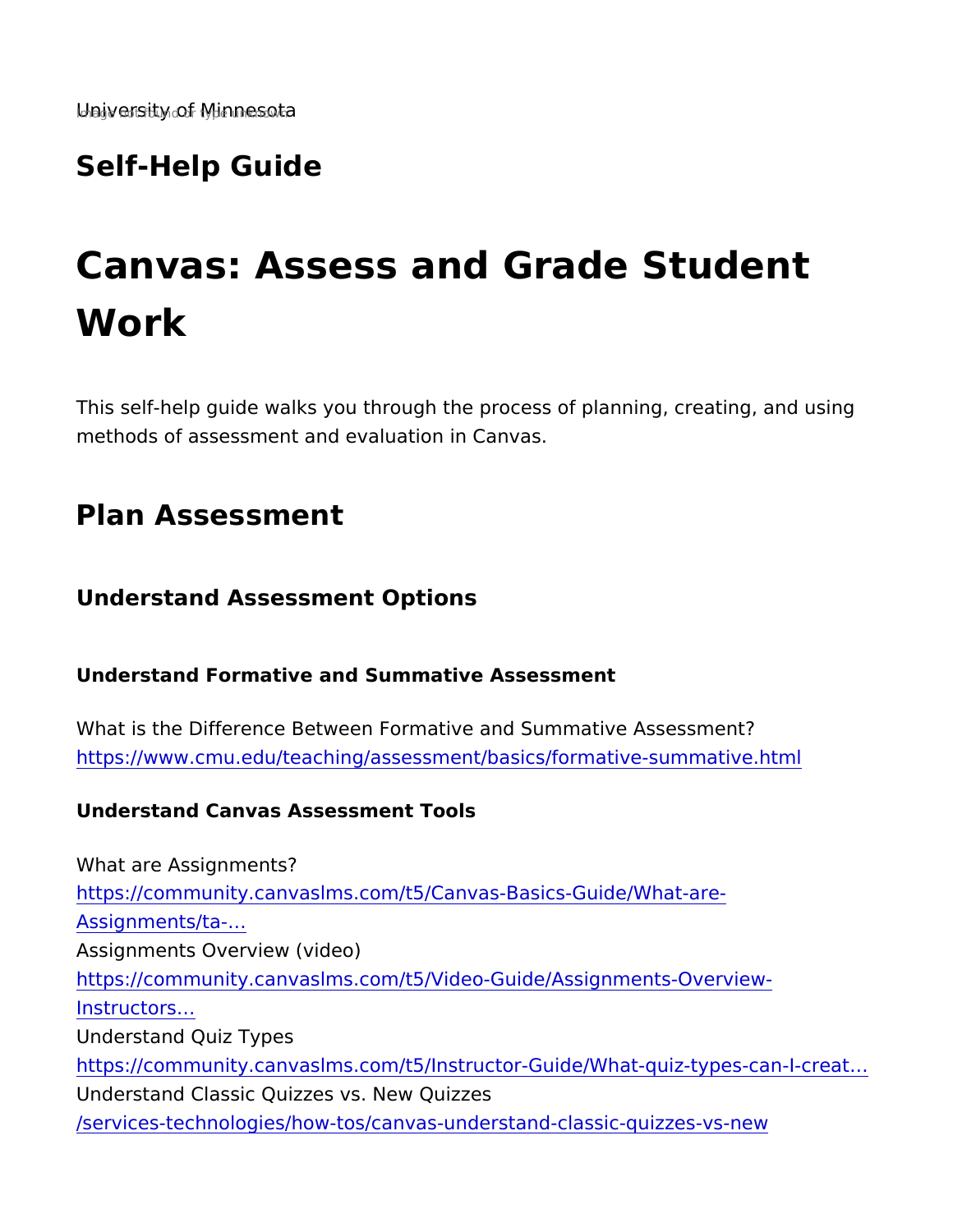Understand Discussions (video)

[https://community.canvaslms.com/t5/Video-Guide/Di](https://community.canvaslms.com/t5/Video-Guide/Discussions-Overview-Instructors/ta-p/383769)scussions-Ove [Instructo](https://community.canvaslms.com/t5/Video-Guide/Discussions-Overview-Instructors/ta-p/383769)rs &

Understand Collaboration Tools in Canvas

Overview of Google Drive Integrations [/services-technologies/how-tos/canvas-over](https://it.umn.edu/services-technologies/how-tos/canvas-overview-google-drive)view-google-drive Use Groups for Collaboration [/services-technologies/self-help-guides/canvas-use](https://it.umn.edu/services-technologies/self-help-guides/canvas-use-groups-collaboration)-groups-collab

Get Assistance Choosing Assessment Options

Get In-Person Help

Find Your College Contact [https://it.umn.edu/canvas-transition-info](https://it.umn.edu/canvas-transition-information-find-your)rmation-find-your

Get Help Online

24/7 Canvas Support [/technology-help-o](https://it.umn.edu/technology-help-our-staff)ur-staff Email Canvas Support canvas@umn.edu

# Build Assignments

Build Assignments

Understand the Assignment Tool

Understand Assignments [https://community.canvaslms.com/t5/Canvas-Basi](https://community.canvaslms.com/t5/Canvas-Basics-Guide/What-are-Assignments/ta-p/9)cs-Guide/What-a [Assignments/](https://community.canvaslms.com/t5/Canvas-Basics-Guide/What-are-Assignments/ta-p/9)ta- & Assignments Overview (video) [https://community.canvaslms.com/t5/Video-Guide/Ass](https://community.canvaslms.com/t5/Video-Guide/Assignments-Overview-Instructors/ta-p/381901)ignments-Over [Instructo](https://community.canvaslms.com/t5/Video-Guide/Assignments-Overview-Instructors/ta-p/381901)rs &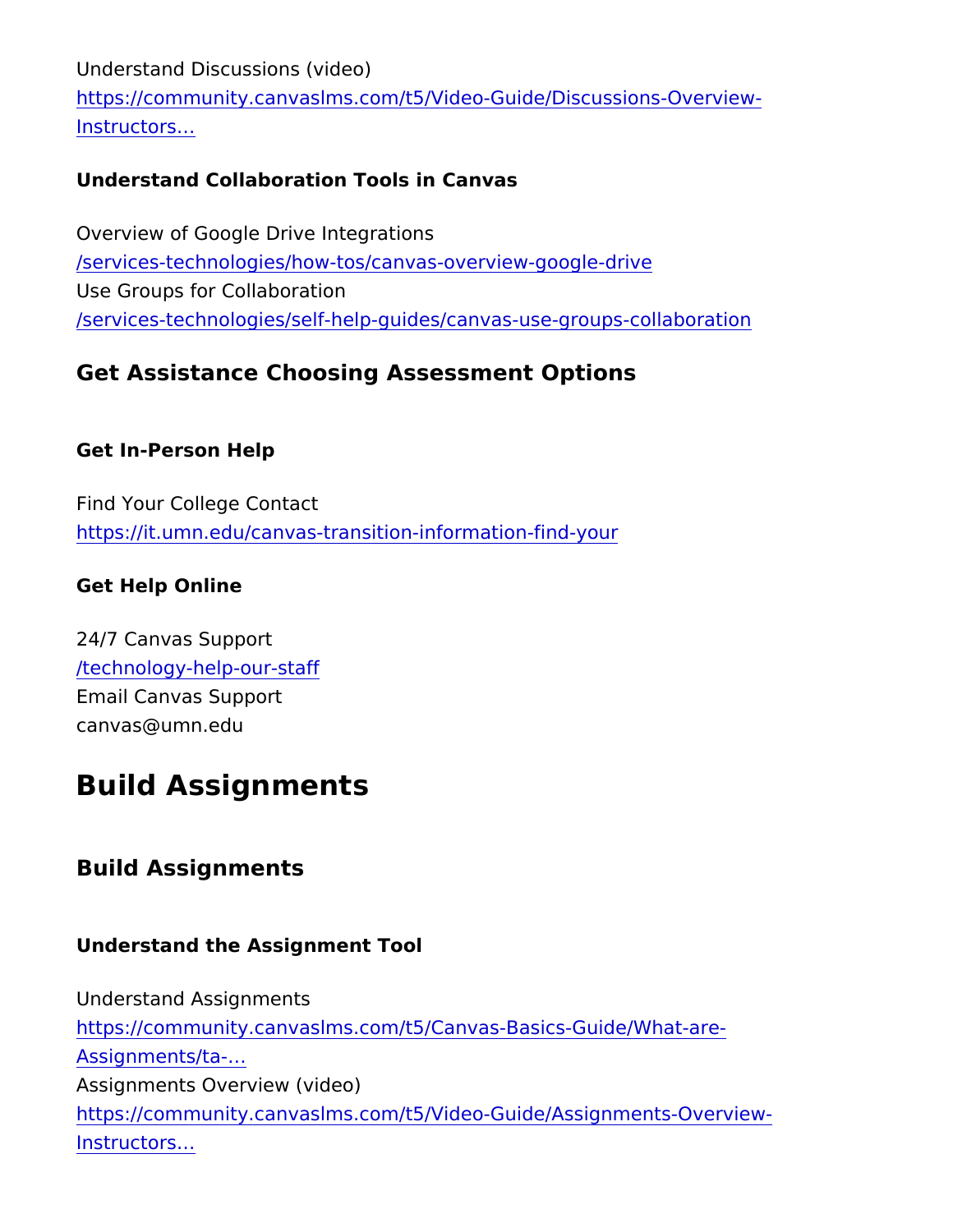Understand How to Use the Assignments Index Page [https://community.canvaslms.com/t5/Instructor-Guid](https://community.canvaslms.com/t5/Instructor-Guide/How-do-I-use-the-Assignments-Index-Page/ta-p/777)e/How-do-I-us [Assignmen](https://community.canvaslms.com/t5/Instructor-Guide/How-do-I-use-the-Assignments-Index-Page/ta-p/777)t &

Create Assignments

Create an assignment

[https://community.canvaslms.com/t5/Instructor-Guide](https://community.canvaslms.com/t5/Instructor-Guide/How-do-I-create-an-assignment/ta-p/740)/How-do-I-cr [assignm](https://community.canvaslms.com/t5/Instructor-Guide/How-do-I-create-an-assignment/ta-p/740)e &

Add or Edit Details in an Assignment

[https://community.canvaslms.com/t5/Instructor-Guide/How-](https://community.canvaslms.com/t5/Instructor-Guide/How-do-I-add-or-edit-details-in-an-assignment/ta-p/971)do-I-ad Create a Non-Submission (Offline) Assignment

[https://community.canvaslms.com/t5/Instructor-Guide/How-](https://community.canvaslms.com/t5/Instructor-Guide/How-do-I-create-assignment-columns-for-non-submission/ta-p/680)do-I-cr  [&](https://community.canvaslms.com/t5/Instructor-Guide/How-do-I-create-assignment-columns-for-non-submission/ta-p/680)

Create an Assignment Shell from the Calendar

[https://community.canvaslms.com/t5/Instructor-Guide/How-d](https://community.canvaslms.com/t5/Instructor-Guide/How-do-I-add-an-assignment-from-the-Calendar/ta-p/933)o-I-ad  [&](https://community.canvaslms.com/t5/Instructor-Guide/How-do-I-add-an-assignment-from-the-Calendar/ta-p/933)

Assign an Assignment to an Individual Student

[https://community.canvaslms.com/t5/Instructor-Guide](https://community.canvaslms.com/t5/Instructor-Guide/How-do-I-assign-an-assignment-to-an-individual-student/ta-p/717)/How-do-I-as [assignm](https://community.canvaslms.com/t5/Instructor-Guide/How-do-I-assign-an-assignment-to-an-individual-student/ta-p/717)e &

Add or Edit Points for an Assignment

[https://community.canvaslms.com/t5/Instructor-Guide/How-d](https://community.canvaslms.com/t5/Instructor-Guide/How-do-I-add-or-edit-points-for-an-assignment/ta-p/625)o-I-ad

Duplicate an Assignment

[https://community.canvaslms.com/t5/Instructor-Guide/How-d](https://community.canvaslms.com/t5/Instructor-Guide/How-do-I-duplicate-an-assignment/ta-p/636)o-I-du Delete an Assignment

[https://community.canvaslms.com/t5/Instructor-Guide](https://community.canvaslms.com/t5/Instructor-Guide/How-do-I-delete-an-assignment/ta-p/635)/How-do-I-de [assignm](https://community.canvaslms.com/t5/Instructor-Guide/How-do-I-delete-an-assignment/ta-p/635)e &

Give Extra Credit

[https://community.canvaslms.com/t5/Instructor-Guide/How-](https://community.canvaslms.com/t5/Instructor-Guide/How-do-I-give-extra-credit-in-a-course/ta-p/1253)do-I-gi

Add Assignments with External Apps

Add an Assignment Using an External App (Voicethread, YouTube, [https://community.canvaslms.com/t5/Instructor-Guide/How-d](https://community.canvaslms.com/t5/Instructor-Guide/How-do-I-add-an-assignment-using-an-external-app/ta-p/656)o-I-ad  [&](https://community.canvaslms.com/t5/Instructor-Guide/How-do-I-add-an-assignment-using-an-external-app/ta-p/656)

Import SCORM Files as an Assignment

[https://community.canvaslms.com/t5/Instructor-Guide/Ho](https://community.canvaslms.com/t5/Instructor-Guide/How-do-I-import-SCORM-files-as-an-assignment/ta-p/673)w-do-I-im [files](https://community.canvaslms.com/t5/Instructor-Guide/How-do-I-import-SCORM-files-as-an-assignment/ta-p/673) &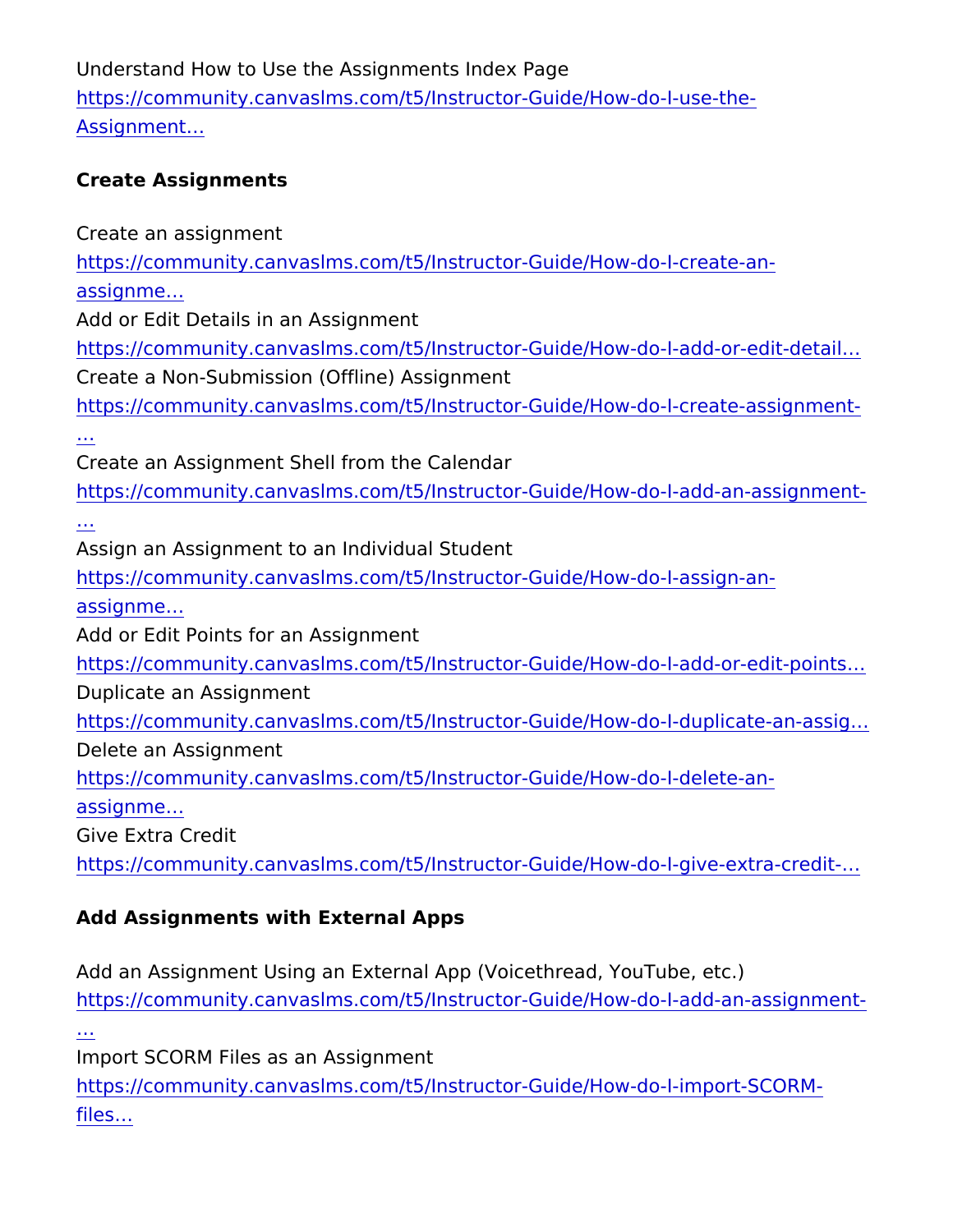Create a Google Cloud Assignment

[https://community.canvaslms.com/t5/Instructor-Guide/How-d](https://community.canvaslms.com/t5/Instructor-Guide/How-do-I-create-a-cloud-assignment-with-a-Google-Drive-file/ta-p/686)o-I-cr

Set Up Peer Reviewed Assignments

Use Peer Review Assignments

[https://community.canvaslms.com/t5/Instructor-Guide/How](https://community.canvaslms.com/t5/Instructor-Guide/How-do-I-use-peer-review-assignments-in-a-course/ta-p/697)-do-I-us [as &](https://community.canvaslms.com/t5/Instructor-Guide/How-do-I-use-peer-review-assignments-in-a-course/ta-p/697)

Create a Peer Review Assignment

[https://community.canvaslms.com/t5/Instructor-Guide/How-d](https://community.canvaslms.com/t5/Instructor-Guide/How-do-I-create-a-peer-review-assignment/ta-p/641)o-I-cr Manually Assign Peer Reviews for an Assignment

[https://community.canvaslms.com/t5/Instructor-Guide/How](https://community.canvaslms.com/t5/Instructor-Guide/How-do-I-manually-assign-peer-reviews-for-an-assignment/ta-p/650)-do-I-ma [pe &](https://community.canvaslms.com/t5/Instructor-Guide/How-do-I-manually-assign-peer-reviews-for-an-assignment/ta-p/650)

Automatically Assign Peer Reviews for an Assignment [https://community.canvaslms.com/t5/Instructor-Guide/How-d](https://community.canvaslms.com/t5/Instructor-Guide/How-do-I-automatically-assign-peer-reviews-for-an-assignment/ta-p/899)o-I-au

Use Turnitin with Assignments

Learn about Canvas/Turnitin integration [/services-technologies/how-tos/canvas-](https://it.umn.edu/services-technologies/how-tos/canvas-turnitin-overview)turnitin-overview Turnitin Instructor Guide [https://help.turnitin.com/feedback-studio/canvas/lti/inst](https://help.turnitin.com/feedback-studio/canvas/lti/instructor/instructor-category.htm)ructor/ins Turnitin Student Guide [/services-technologies/how-tos/canvas-stud](https://it.umn.edu/services-technologies/how-tos/canvas-students-turnitin-guide)ents-turnitin-guide

Build Discussions

Understand the Discussion Tool

Overview of Discussions (video) [https://community.canvaslms.com/t5/Video-Guide/Di](https://community.canvaslms.com/t5/Video-Guide/Discussions-Overview-Instructors/ta-p/383769)scussions-Ove [Instructo](https://community.canvaslms.com/t5/Video-Guide/Discussions-Overview-Instructors/ta-p/383769)rs &

Create Discussions

Create a Discussion as an Instructor [https://community.canvaslms.com/t5/Instructor-Guide/How-d](https://community.canvaslms.com/t5/Instructor-Guide/How-do-I-create-a-discussion-as-an-instructor/ta-p/1029)o-I-cr Duplicate a Discussion in a Course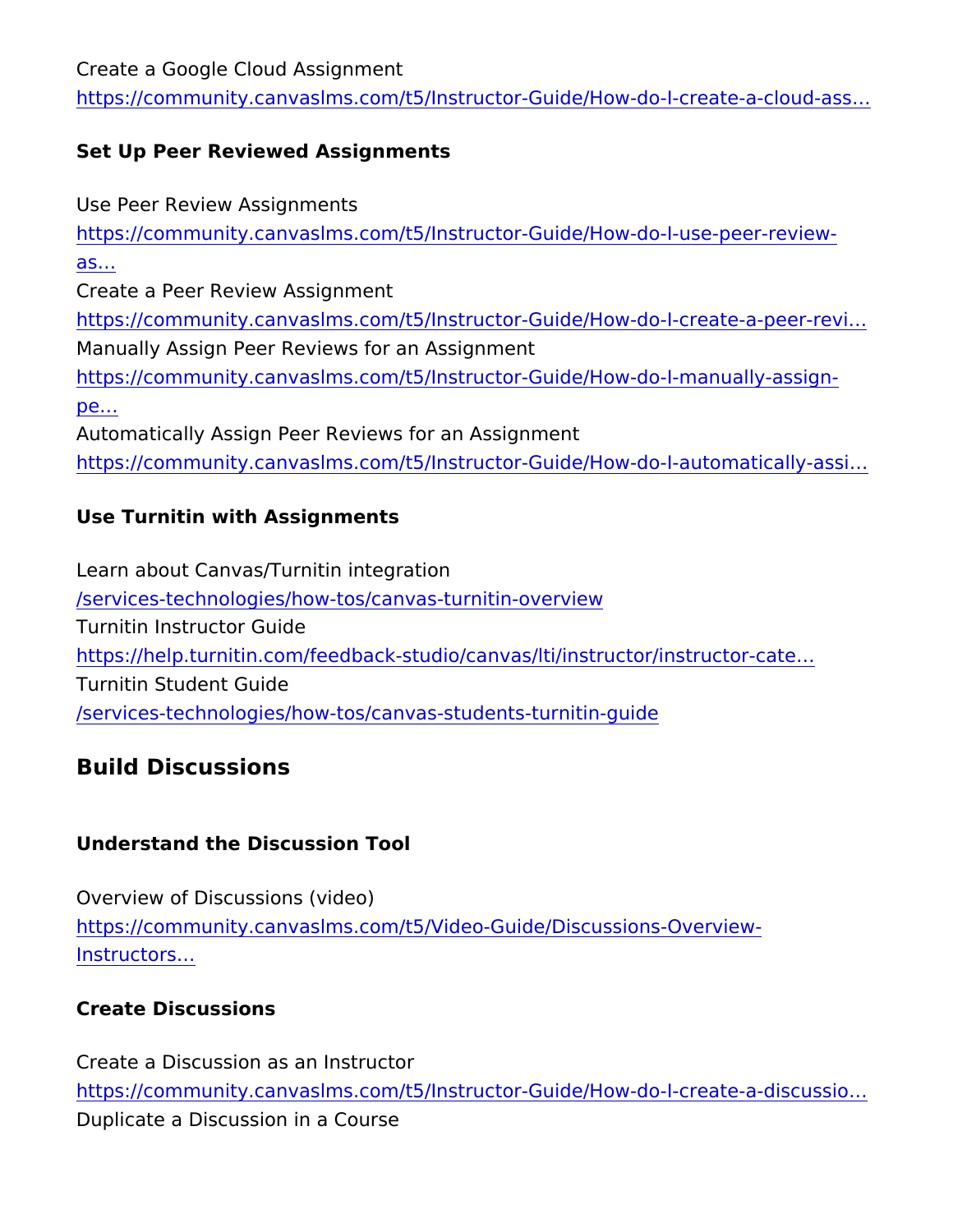[https://community.canvaslms.com/t5/Instructor-Guide/How-d](https://community.canvaslms.com/t5/Instructor-Guide/How-do-I-duplicate-a-discussion-in-a-course/ta-p/756)o-I-du Delete a Discussion in a Course [https://community.canvaslms.com/t5/Instructor-Guide/How-d](https://community.canvaslms.com/t5/Instructor-Guide/How-do-I-delete-a-discussion-in-a-course/ta-p/1073)o-I-de Create a Group Discussion in a Course [https://community.canvaslms.com/t5/Instructor-Guide/How-d](https://community.canvaslms.com/t5/Instructor-Guide/How-do-I-create-a-group-discussion-in-a-course/ta-p/911)o-I-cr Assign a Graded Discussion to an Individual Student [https://community.canvaslms.com/t5/Instructor-Guide/How-d](https://community.canvaslms.com/t5/Instructor-Guide/How-do-I-assign-a-graded-discussion-to-an-individual-student/ta-p/719)o-I-as Assign a Graded Discussion to a Course Group [https://community.canvaslms.com/t5/Instructor-Guide/How-d](https://community.canvaslms.com/t5/Instructor-Guide/How-do-I-assign-a-graded-discussion-to-a-course-group/ta-p/1070)o-I-as Assign a Graded Discussion to a Course Section [https://community.canvaslms.com/t5/Instructor-Guide/How-d](https://community.canvaslms.com/t5/Instructor-Guide/How-do-I-assign-a-graded-discussion-to-a-course-section/ta-p/915)o-I-as

Build Quizzes

Understand the Quiz Tool

Understand Classic Quizzes vs. New Quizzes

[/services-technologies/how-tos/canvas-understand-c](https://it.umn.edu/services-technologies/how-tos/canvas-understand-classic-quizzes-vs-new)lassic-quizzes Quizzes Overview (video)

[https://community.canvaslms.com/t5/Video-Guide/Quizzes-O](https://community.canvaslms.com/t5/Video-Guide/Quizzes-Overview-Instructors/ta-p/383786)vervie  [&](https://community.canvaslms.com/t5/Video-Guide/Quizzes-Overview-Instructors/ta-p/383786)

Use the Quizzes Index Page

[https://community.canvaslms.com/t5/Instructor-Guide/How-d](https://community.canvaslms.com/t5/Instructor-Guide/How-do-I-use-the-Quizzes-Index-Page/ta-p/1104)o-I-us Understand Quiz Types

[https://community.canvaslms.com/t5/Instructor-Guide/What-](https://community.canvaslms.com/t5/Instructor-Guide/What-quiz-types-can-I-create-in-a-course/ta-p/1251)quiz-ty Understand Quiz Options

[https://community.canvaslms.com/t5/Instructor-Guide/What-](https://community.canvaslms.com/t5/Instructor-Guide/What-options-can-I-set-in-a-quiz/ta-p/683)option Understand the Survey Tool within Quizzes

[https://community.canvaslms.com/t5/Instructor-Guide/How-d](https://community.canvaslms.com/t5/Instructor-Guide/How-do-I-create-a-survey-in-my-course/ta-p/782)o-I-cr

Create a Question Bank

Create a Question Bank in a Course [https://community.canvaslms.com/t5/Instructor-Guide/How-d](https://community.canvaslms.com/t5/Instructor-Guide/How-do-I-create-a-question-bank-in-a-course/ta-p/1228)o-I-cr Bookmark a Question Bank in a Course [https://community.canvaslms.com/t5/Instructor-Guide/H](https://community.canvaslms.com/t5/Instructor-Guide/How-do-I-bookmark-a-question-bank-in-a-course/ta-p/1231)ow-do-I-bo [questio](https://community.canvaslms.com/t5/Instructor-Guide/How-do-I-bookmark-a-question-bank-in-a-course/ta-p/1231) & Unbookmark a Question Bank in a Course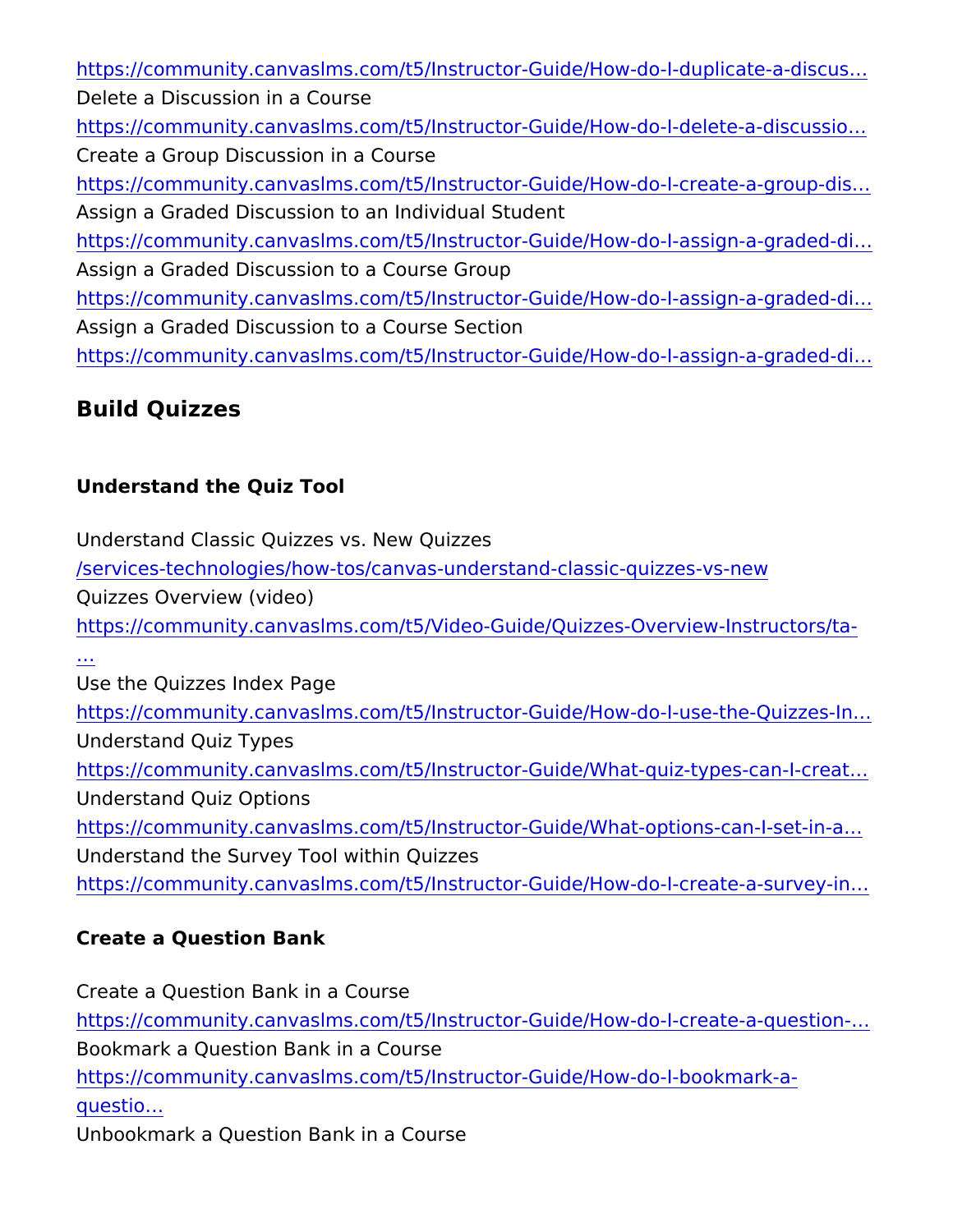[https://community.canvaslms.com/t5/Instructor-Guide/Ho](https://community.canvaslms.com/t5/Instructor-Guide/How-do-I-unbookmark-a-question-bank-in-a-course/ta-p/1026)w-do-I-un [quest](https://community.canvaslms.com/t5/Instructor-Guide/How-do-I-unbookmark-a-question-bank-in-a-course/ta-p/1026) &

Delete a Question Bank in a Course

[https://community.canvaslms.com/t5/Instructor-Guide/How-d](https://community.canvaslms.com/t5/Instructor-Guide/How-do-I-delete-a-question-bank-in-a-course/ta-p/1230)o-I-de Move Multiple Questions from One Question Bank to Another [https://community.canvaslms.com/t5/Instructor-Guide/Ho](https://community.canvaslms.com/t5/Instructor-Guide/How-do-I-move-multiple-questions-from-one-question-bank-to/ta-p/1238)w-do-I-mo [ques](https://community.canvaslms.com/t5/Instructor-Guide/How-do-I-move-multiple-questions-from-one-question-bank-to/ta-p/1238) &

Move/Copy a Question from One Question Bank to Another [https://community.canvaslms.com/t5/Instructor-Guide/H](https://community.canvaslms.com/t5/Instructor-Guide/How-do-I-move-copy-a-question-from-one-question-bank-to-another/ta-p/1240)ow-do-I-mo [quest](https://community.canvaslms.com/t5/Instructor-Guide/How-do-I-move-copy-a-question-from-one-question-bank-to-another/ta-p/1240)i &

Import a Question Bank from One Canvas Course to Another [https://community.canvaslms.com/t5/Instructor-Guide/How-d](https://community.canvaslms.com/t5/Instructor-Guide/How-do-I-import-a-question-bank-from-one-Canvas-course-to/ta-p/1264)o-I-im

Create Quizzes

Create a Quiz with Individual Questions

[https://community.canvaslms.com/t5/Instructor-Guide/How-d](https://community.canvaslms.com/t5/Instructor-Guide/How-do-I-create-a-quiz-with-individual-questions/ta-p/1248)o-I-cr Create a Quiz Where Students Only See One Question at a Time [https://community.canvaslms.com/t5/Instructor-Guide/Ho](https://community.canvaslms.com/t5/Instructor-Guide/How-can-I-create-a-quiz-where-students-only-see-one-question-at/ta-p/1175)w-can-I-c [whe &](https://community.canvaslms.com/t5/Instructor-Guide/How-can-I-create-a-quiz-where-students-only-see-one-question-at/ta-p/1175)

Create a Quiz with a Question Group to Randomize Quiz Question [https://community.canvaslms.com/t5/Instructor-Guide/How-d](https://community.canvaslms.com/t5/Instructor-Guide/How-do-I-create-a-quiz-with-a-question-group-to-randomize-quiz/ta-p/1032)o-I-cr Create a Quiz by Finding Questions in a Question Bank [https://community.canvaslms.com/t5/Instructor-Guide/How-d](https://community.canvaslms.com/t5/Instructor-Guide/How-do-I-create-a-quiz-by-finding-questions-in-a-question-bank/ta-p/1034)o-I-cr Create a Quiz with a Question Group Linked to a Question Bank [https://community.canvaslms.com/t5/Instructor-Guide/How-d](https://community.canvaslms.com/t5/Instructor-Guide/How-do-I-create-a-quiz-with-a-question-group-linked-to-a/ta-p/1033)o-I-cr Edit a Quiz Question that is from a Quiz Bank [/services-technologies/how-tos/canvas-ed](https://it.umn.edu/services-technologies/how-tos/canvas-edit-quiz-questions)it-quiz-questions Link Course Content to a Quiz Question [https://community.canvaslms.com/t5/Instructor-Guide/How-d](https://community.canvaslms.com/t5/Instructor-Guide/How-do-I-link-course-content-to-a-quiz-question/ta-p/1155)o-I-lin Reorder Questions or Question Groups in a Quiz [https://community.canvaslms.com/t5/Instructor-Guide/How-d](https://community.canvaslms.com/t5/Instructor-Guide/How-do-I-reorder-questions-or-question-groups-in-a-quiz/ta-p/1263)o-I-re

Manage Quizzes

Use the Moderate Quiz page [https://community.canvaslms.com/t5/Instructor-Guide/Once-](https://community.canvaslms.com/t5/Instructor-Guide/Once-I-publish-a-quiz-how-do-I-use-the-Moderate-Quiz-page/ta-p/761)I-publ Make a Quiz Available Before or After the Due Date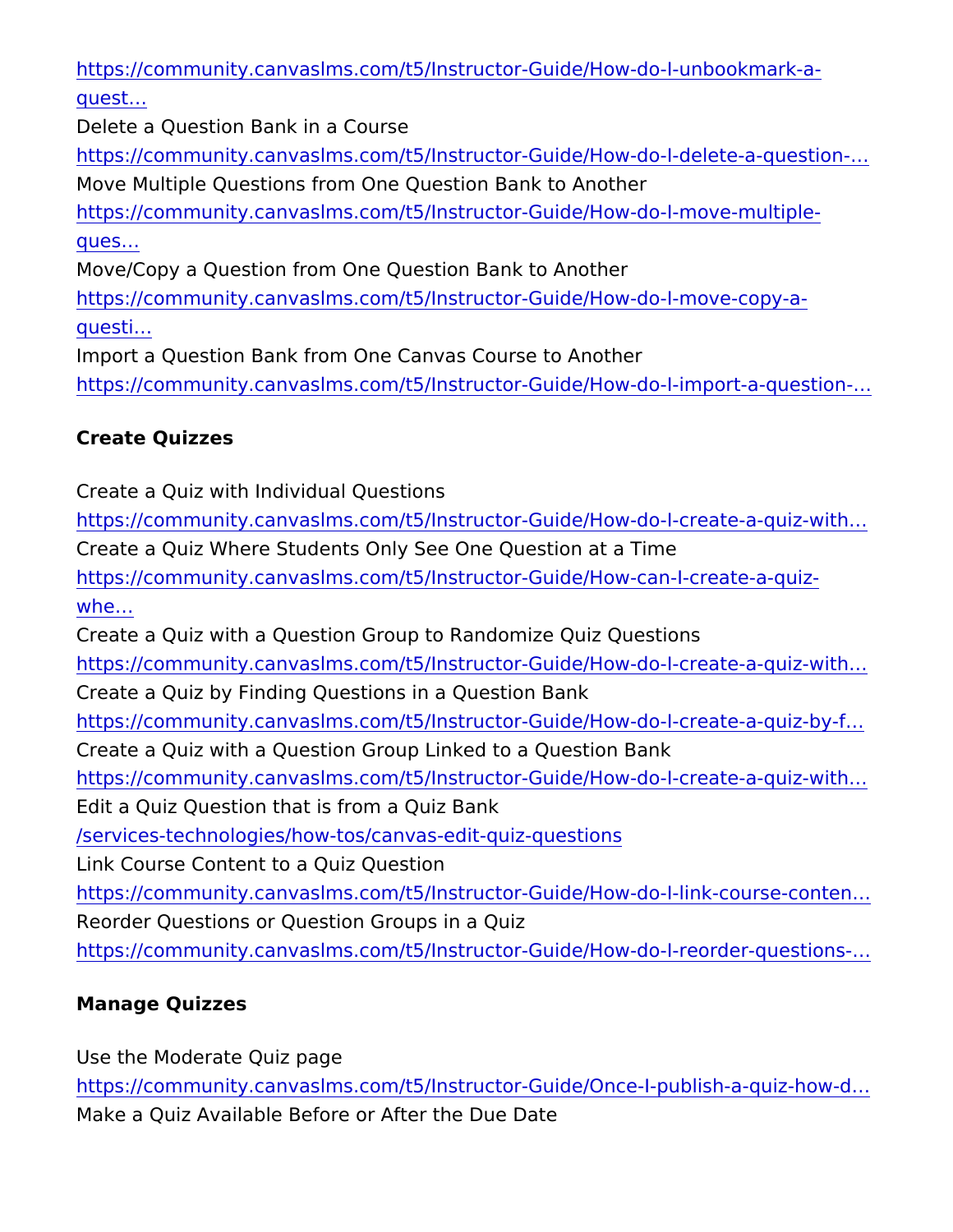[https://community.canvaslms.com/t5/Instructor-Guide/How-d](https://community.canvaslms.com/t5/Instructor-Guide/How-do-I-make-a-quiz-available-before-or-after-the-due-date/ta-p/1241)o-I-ma Assign a Quiz to an Individual Student [https://community.canvaslms.com/t5/Instructor-Guide/How-d](https://community.canvaslms.com/t5/Instructor-Guide/How-do-I-assign-a-quiz-to-an-individual-student/ta-p/714)o-I-as Assign a Quiz to a Course Section [https://community.canvaslms.com/t5/Instructor-Guide/How-d](https://community.canvaslms.com/t5/Instructor-Guide/How-do-I-assign-a-quiz-to-a-course-section/ta-p/907)o-I-as Delete a Quiz [https://community.canvaslms.com/t5/Instructor-Guide/How-d](https://community.canvaslms.com/t5/Instructor-Guide/How-do-I-delete-a-quiz/ta-p/1243)o-I-de Export Quiz Content from a Course [https://community.canvaslms.com/t5/Instructor-Guide/How-d](https://community.canvaslms.com/t5/Instructor-Guide/How-do-I-export-quiz-content-from-a-course/ta-p/826)o-I-ex Make Additional Changes on a Published Quiz [https://community.canvaslms.com/t5/Instructor-Guide/Once-](https://community.canvaslms.com/t5/Instructor-Guide/Once-I-publish-a-quiz-how-do-I-make-additional-changes/ta-p/1239)I-publ Give Students Extra Attempts on a Quiz [https://community.canvaslms.com/t5/Instructor-Guide/Once-](https://community.canvaslms.com/t5/Instructor-Guide/Once-I-publish-a-quiz-how-can-I-give-my-students-extra-attempts/ta-p/1242)I-publ Give Students Extra Time on a Quiz [https://community.canvaslms.com/t5/Instructor-Guide/Once-](https://community.canvaslms.com/t5/Instructor-Guide/Once-I-publish-a-timed-quiz-how-can-I-give-my-students-extra/ta-p/999)I-publ Manually Submit Outstanding Student Quiz Submissions [https://community.canvaslms.com/t5/Instructor-Guide/How](https://community.canvaslms.com/t5/Instructor-Guide/How-do-I-manually-submit-outstanding-student-quiz-submissions/ta-p/808)-do-I-ma [ou &](https://community.canvaslms.com/t5/Instructor-Guide/How-do-I-manually-submit-outstanding-student-quiz-submissions/ta-p/808)

Create Rubrics to Use with Assessments

Build Rubrics

Add a Rubric to a Course [https://community.canvaslms.com/t5/Instructor-Guide/How-](https://community.canvaslms.com/t5/Instructor-Guide/How-do-I-add-a-rubric-in-a-course/ta-p/842)do-I-ad Add a Rubric to an Assignment [https://community.canvaslms.com/t5/Instructor-Guide/How-d](https://community.canvaslms.com/t5/Instructor-Guide/How-do-I-add-a-rubric-to-an-assignment/ta-p/1058)o-I-ad Add a Rubric to a Graded Discussion [https://community.canvaslms.com/t5/Instructor-Guide/How-d](https://community.canvaslms.com/t5/Instructor-Guide/How-do-I-add-a-rubric-to-a-graded-discussion/ta-p/1062)o-I-ad Manage Rubrics [https://community.canvaslms.com/t5/Instructor-Guide/How-d](https://community.canvaslms.com/t5/Instructor-Guide/How-do-I-manage-rubrics-in-a-course/ta-p/1017)o-I-ma

Organize Assessments

Create Assignment Groups

Create Assignment Groups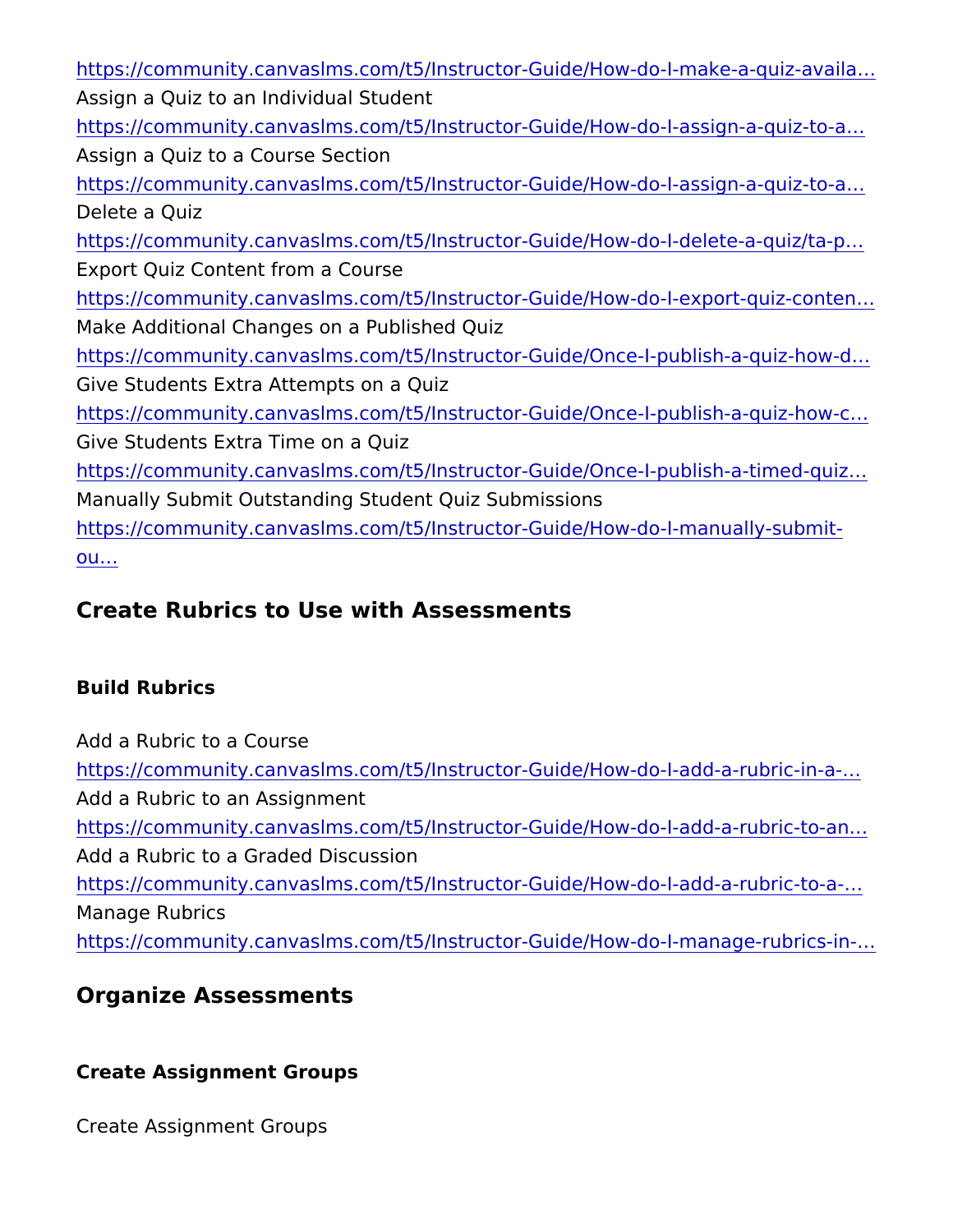[https://community.canvaslms.com/t5/Instructor-Guide/How-d](https://community.canvaslms.com/t5/Instructor-Guide/How-do-I-add-an-assignment-group-in-a-course/ta-p/970)o-I-ad  [&](https://community.canvaslms.com/t5/Instructor-Guide/How-do-I-add-an-assignment-group-in-a-course/ta-p/970)

Move or Reorder an Assignment Group [https://community.canvaslms.com/t5/Instructor-Guide/How](https://community.canvaslms.com/t5/Instructor-Guide/How-do-I-move-or-reorder-an-assignment-group/ta-p/1296)-do-I-mo [an &](https://community.canvaslms.com/t5/Instructor-Guide/How-do-I-move-or-reorder-an-assignment-group/ta-p/1296)

Manage Your Assignment Groups

#### Weight Grades in a Course

[https://community.canvaslms.com/t5/Instructor-Guide/How-d](https://community.canvaslms.com/t5/Instructor-Guide/How-do-I-weight-the-final-course-grade-based-on-assignment/ta-p/746)o-I-we Set up Rules for Assignment Groups (Drop Lowest/Keep Highest) [https://community.canvaslms.com/t5/Instructor-Guide/How-](https://community.canvaslms.com/t5/Instructor-Guide/How-do-I-create-rules-for-an-assignment-group/ta-p/848)do-I-cr Exclude an Assignment from the Course's Final Grade [https://community.canvaslms.com/t5/Instructor-Guide/](https://community.canvaslms.com/t5/Instructor-Guide/How-do-I-exclude-an-assignment-from-the-course-s-final-grades/ta-p/958)How-do-I-ex [assignm](https://community.canvaslms.com/t5/Instructor-Guide/How-do-I-exclude-an-assignment-from-the-course-s-final-grades/ta-p/958) & View Differentiated Assignments with Different Due Dates in a Co

[https://community.canvaslms.com/t5/Instructor-Guide/How-d](https://community.canvaslms.com/t5/Instructor-Guide/How-do-I-view-differentiated-assignments-with-different-due/ta-p/715)o-I-vie

## Evaluate Student Progress

Grade Student Work

Understand SpeedGrader

Understand What SpeedGrader Is [https://community.canvaslms.com/t5/Canvas-Basics-Guide/W](https://community.canvaslms.com/t5/Canvas-Basics-Guide/What-is-SpeedGrader/ta-p/13)hat-is [p &](https://community.canvaslms.com/t5/Canvas-Basics-Guide/What-is-SpeedGrader/ta-p/13)

Use SpeedGrader

Use SpeedGrader [https://community.canvaslms.com/t5/Instructor-G](https://community.canvaslms.com/t5/Instructor-Guide/How-do-I-use-SpeedGrader/ta-p/757)uide/How-do-I-us [SpeedGrader](https://community.canvaslms.com/t5/Instructor-Guide/How-do-I-use-SpeedGrader/ta-p/757)/ta & Get to SpeedGrader [https://community.canvaslms.com/t5/Instructor-Gu](https://community.canvaslms.com/t5/Instructor-Guide/How-do-I-get-to-SpeedGrader-from-an-assignment-quiz-or-graded/ta-p/759)ide/How-do-I-ge [SpeedGrad](https://community.canvaslms.com/t5/Instructor-Guide/How-do-I-get-to-SpeedGrader-from-an-assignment-quiz-or-graded/ta-p/759)er & Hide or Post Assignment Grades in SpeedGrader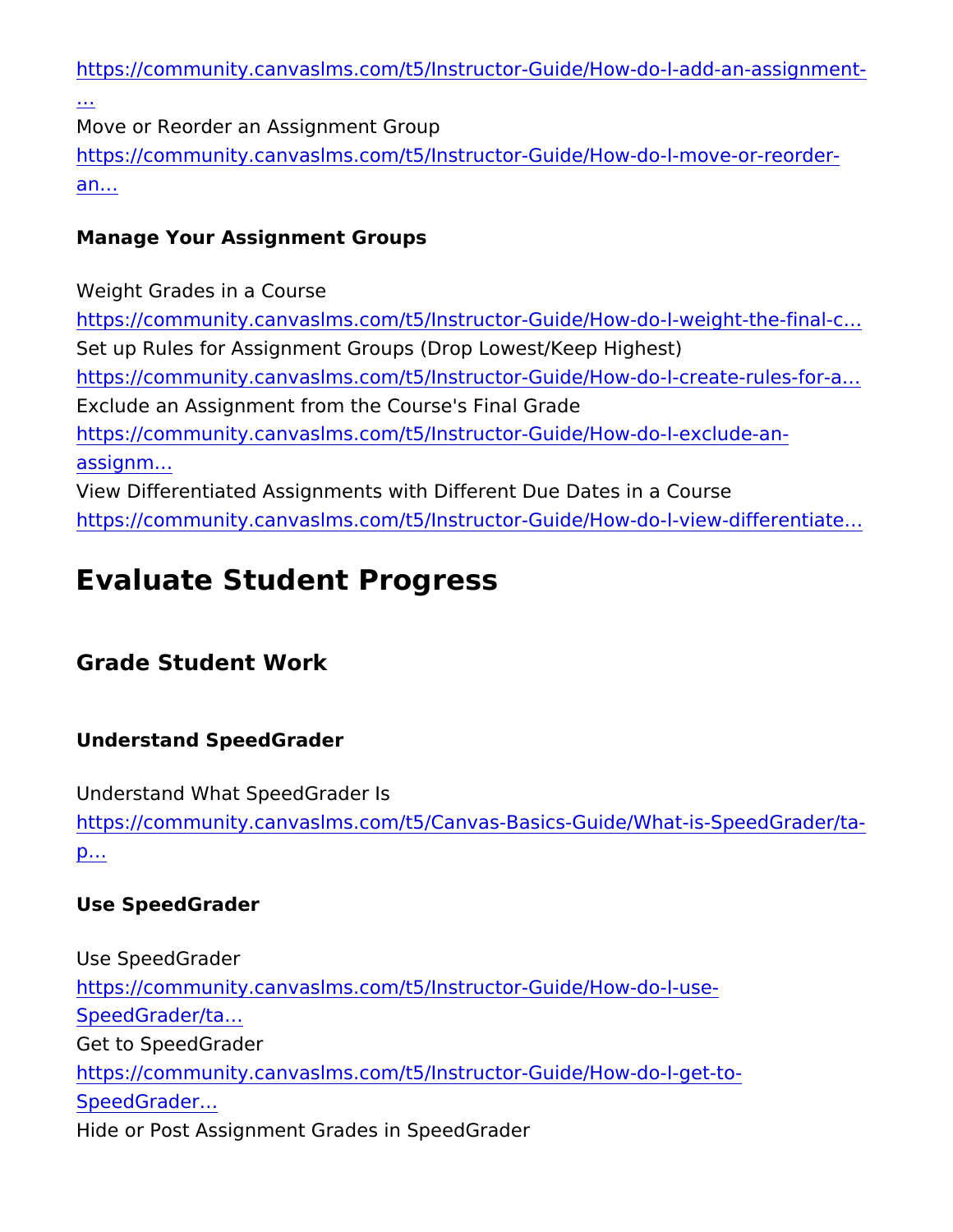[https://community.canvaslms.com/t5/Instructor-Guide/How-d](https://community.canvaslms.com/t5/Instructor-Guide/How-do-I-hide-or-post-assignment-grades-in-SpeedGrader/ta-p/1000)o-I-hid Sort the Student List in SpeedGrader [https://community.canvaslms.com/t5/Instructor-Guide/How-d](https://community.canvaslms.com/t5/Instructor-Guide/How-do-I-sort-the-student-list-in-SpeedGrader/ta-p/773)o-I-so Use a Rubric in to Grade Submissions in SpeedGrader [https://community.canvaslms.com/t5/Instructor-Guide/How-d](https://community.canvaslms.com/t5/Instructor-Guide/How-do-I-use-a-rubric-to-grade-submissions-in-SpeedGrader/ta-p/1015)o-I-us Enter/Edit Student Grades in SpeedGrader [https://community.canvaslms.com/t5/Instructor-Guide/How-d](https://community.canvaslms.com/t5/Instructor-Guide/How-do-I-enter-and-edit-grades-in-SpeedGrader/ta-p/938)o-I-en Handle Assignment Resubmissions [https://community.canvaslms.com/t5/Instructor-Guide/Ca](https://community.canvaslms.com/t5/Instructor-Guide/Can-a-student-resubmit-Canvas-assignments/ta-p/647)n-a-stude [Canv](https://community.canvaslms.com/t5/Instructor-Guide/Can-a-student-resubmit-Canvas-assignments/ta-p/647) & Grade on a Curve [https://community.canvaslms.com/t5/Instructor-Guide/How-d](https://community.canvaslms.com/t5/Instructor-Guide/How-do-I-curve-grades-in-the-Gradebook/ta-p/745)o-I-cu

Exclude an Assignment from the Final Grade [https://community.canvaslms.com/t5/Instructor-Guide/](https://community.canvaslms.com/t5/Instructor-Guide/How-do-I-exclude-an-assignment-from-the-course-s-final-grades/ta-p/958)How-do-I-ex [assignm](https://community.canvaslms.com/t5/Instructor-Guide/How-do-I-exclude-an-assignment-from-the-course-s-final-grades/ta-p/958) &

Monitor Quizzes

View Student Results in a Quiz [https://community.canvaslms.com/t5/Instructor-Guide/How-d](https://community.canvaslms.com/t5/Instructor-Guide/How-do-I-view-student-results-in-a-quiz/ta-p/1114)o-I-vie Understand Available Quiz Statistics [https://community.canvaslms.com/t5/Instructor-Guide/Once-](https://community.canvaslms.com/t5/Instructor-Guide/Once-I-publish-a-quiz-what-kinds-of-quiz-statistics-are/ta-p/659)I-publ View a Quiz Log for a Student [https://community.canvaslms.com/t5/Instructor-Guide/How-d](https://community.canvaslms.com/t5/Instructor-Guide/How-do-I-view-a-quiz-log-for-a-student/ta-p/580)o-I-vie Regrade a Quiz in a Course [https://community.canvaslms.com/t5/Instructor-Guide/What-](https://community.canvaslms.com/t5/Instructor-Guide/What-options-can-I-use-to-regrade-a-quiz-in-a-course/ta-p/1093)option View Survey Results in a Course [https://community.canvaslms.com/t5/Instructor-Guide/How-d](https://community.canvaslms.com/t5/Instructor-Guide/How-do-I-view-survey-results-in-a-course/ta-p/792)o-I-vie View Practice Quiz Results in a Course [https://community.canvaslms.com/t5/Instructor-Guide/How-d](https://community.canvaslms.com/t5/Instructor-Guide/How-do-I-view-practice-quiz-results-in-a-course/ta-p/896)o-I-vie

Manage TA Grading

Set up a Moderated Assignment to Be Graded by Multiple Reviewe [https://community.canvaslms.com/t5/Instructor-Guide/How](https://community.canvaslms.com/t5/Instructor-Guide/How-do-I-add-a-moderated-assignment-to-be-graded-by-multiple/ta-p/605)-do-I-ad [as &](https://community.canvaslms.com/t5/Instructor-Guide/How-do-I-add-a-moderated-assignment-to-be-graded-by-multiple/ta-p/605)

Review Moderated Assignments in Speedgrader as a Moderator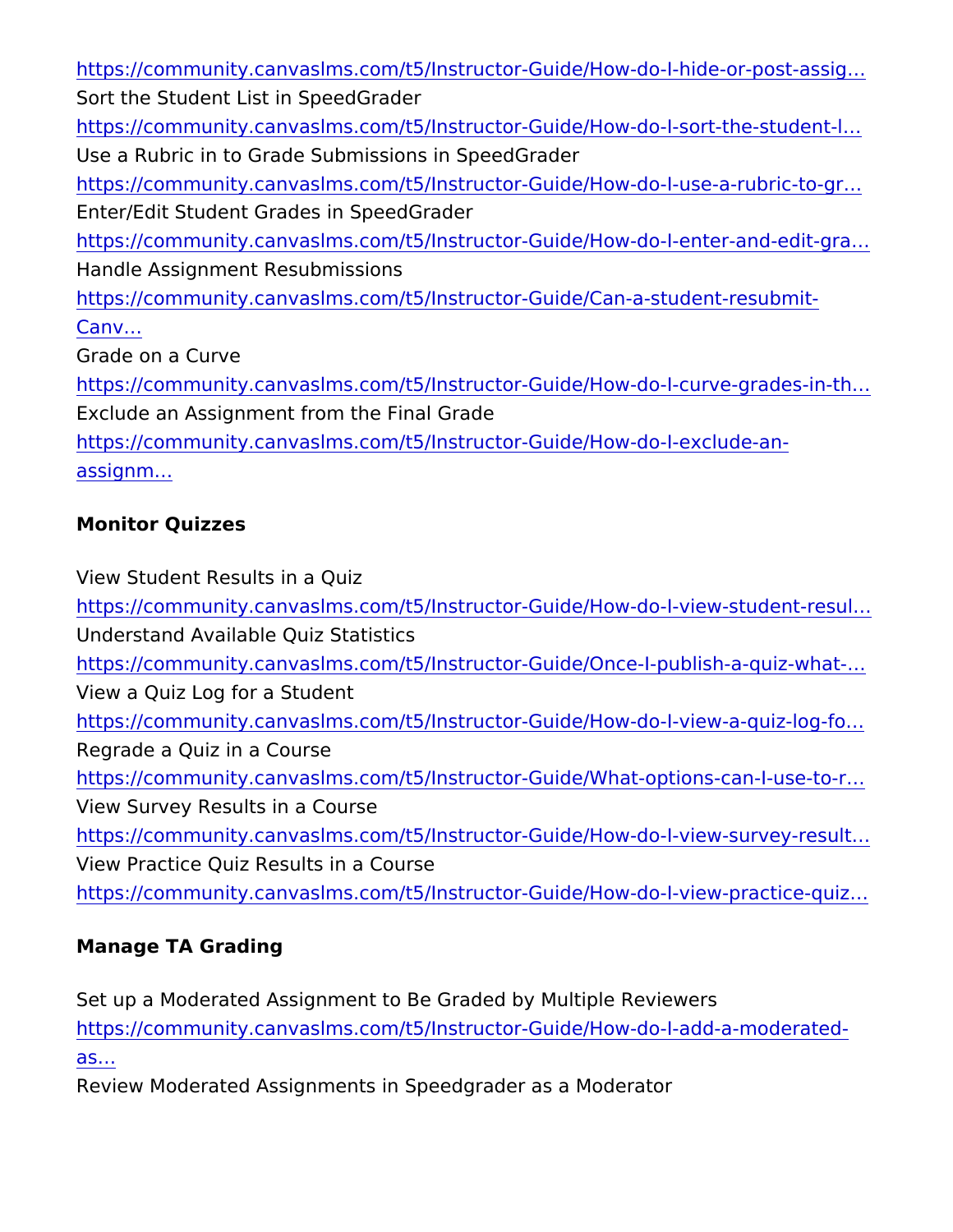[https://community.canvaslms.com/t5/Instructor-Guide/How-](https://community.canvaslms.com/t5/Instructor-Guide/How-do-I-review-moderated-assignments-in-SpeedGrader-as-a/ta-p/1044)do-I-re [a &](https://community.canvaslms.com/t5/Instructor-Guide/How-do-I-review-moderated-assignments-in-SpeedGrader-as-a/ta-p/1044)

Publish Final Grades for a Moderated Assignment [https://community.canvaslms.com/t5/Instructor-Guide/How-d](https://community.canvaslms.com/t5/Instructor-Guide/How-do-I-publish-final-grades-for-a-moderated-assignment/ta-p/681)o-I-pu

Use the Gradebook

Understand the Gradebook

Introduction to Gradebook (video; 3:26) [https://www.youtube.com/watch?v=brhz\\_dnYfec&](https://www.youtube.com/watch?v=brhz_dnYfec&feature=youtu.be)feature=youtu.be Use the Gradebook [https://community.canvaslms.com/t5/Instructor-Guid](https://community.canvaslms.com/t5/Instructor-Guide/How-do-I-use-the-Gradebook/ta-p/701)e/How-do-I-us [Gradeboo](https://community.canvaslms.com/t5/Instructor-Guide/How-do-I-use-the-Gradebook/ta-p/701)k/&

Use Grade Posting and Submission

Understand Grade Posting Policies (Video; 2:44) [https://www.youtube.com/watch?v=u](https://www.youtube.com/watch?v=un4jnMRSk9c)n4jnMRSk9c Select a Grade Posting Policy for a Course [https://community.canvaslms.com/t5/Instructor-Guide/How-d](https://community.canvaslms.com/t5/Instructor-Guide/How-do-I-select-a-grade-posting-policy-for-a-course-in-the/ta-p/588)o-I-se Select a Grade Posting Policy for an Individual Assignment [https://community.canvaslms.com/t5/Instructor-Guide/How-d](https://community.canvaslms.com/t5/Instructor-Guide/How-do-I-select-a-grade-posting-policy-for-an-assignment-in-the/ta-p/574)o-I-se Apply a Missing Submission Policy [https://community.canvaslms.com/t5/Instructor-Guide/How-d](https://community.canvaslms.com/t5/Instructor-Guide/How-do-I-apply-a-Missing-Submission-policy-in-the-Gradebook/ta-p/963)o-I-ap Apply a Late Submission Policy [https://community.canvaslms.com/t5/Instructor-Guide/H](https://community.canvaslms.com/t5/Instructor-Guide/How-do-I-apply-a-Late-Submission-policy-in-the-Gradebook/ta-p/965)ow-do-I-ap [Submi](https://community.canvaslms.com/t5/Instructor-Guide/How-do-I-apply-a-Late-Submission-policy-in-the-Gradebook/ta-p/965) &

Work in the Gradebook

Get to Speedgrader from the Gradebook [https://community.canvaslms.com/t5/Instructor-Gu](https://community.canvaslms.com/t5/Instructor-Guide/How-do-I-get-to-SpeedGrader-from-the-Gradebook/ta-p/925)ide/How-do-I-ge [SpeedGrad](https://community.canvaslms.com/t5/Instructor-Guide/How-do-I-get-to-SpeedGrader-from-the-Gradebook/ta-p/925)er & Enter and Edit Grades in the Gradebook [https://community.canvaslms.com/t5/Instructor-Guide/How-d](https://community.canvaslms.com/t5/Instructor-Guide/How-do-I-enter-and-edit-grades-in-the-Gradebook/ta-p/724)o-I-en Send a Message to Students from the Gradebook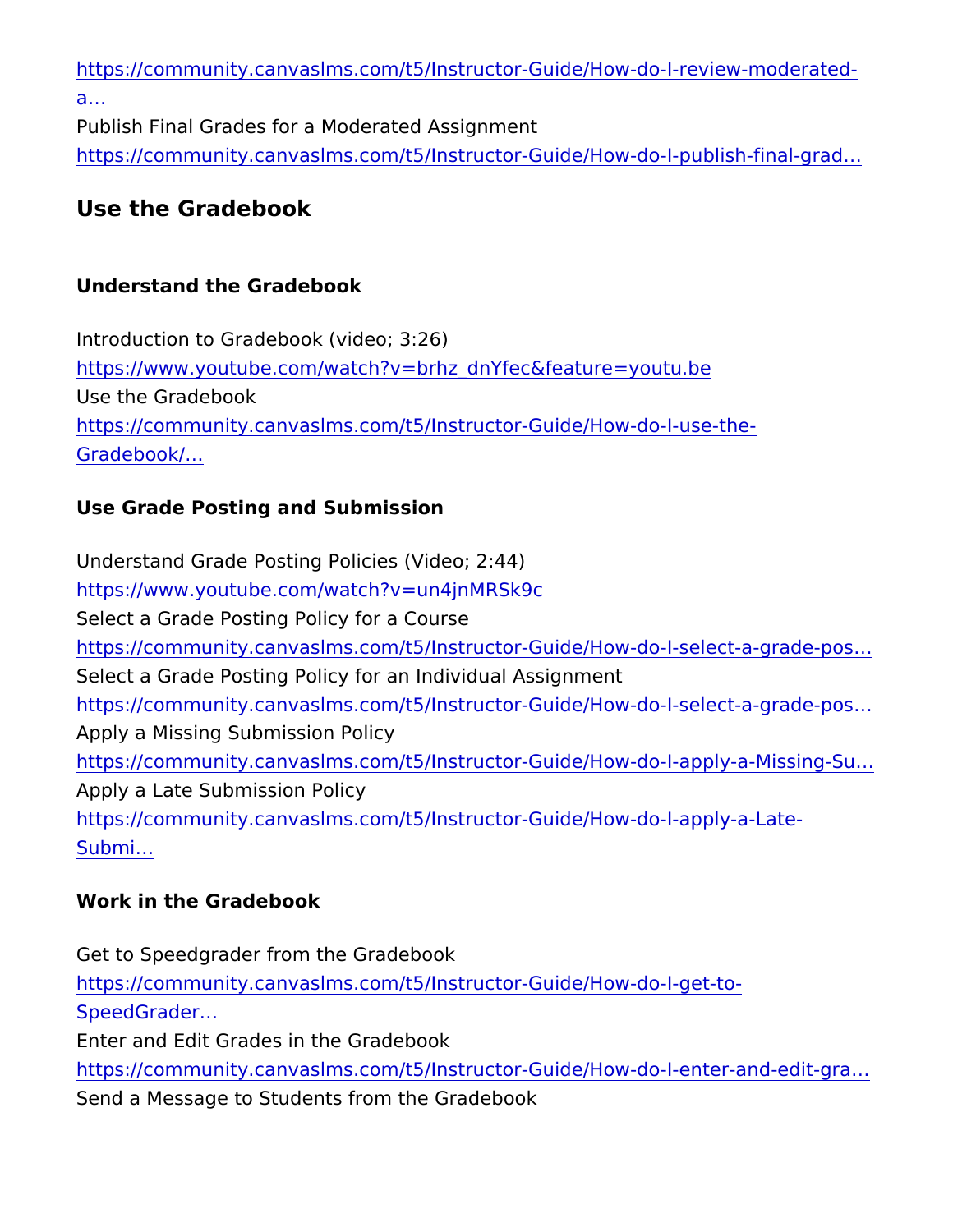[https://community.canvaslms.com/t5/Instructor-Guide/How-d](https://community.canvaslms.com/t5/Instructor-Guide/How-do-I-send-a-message-to-students-from-the-Gradebook/ta-p/741)o-I-se  [&](https://community.canvaslms.com/t5/Instructor-Guide/How-do-I-send-a-message-to-students-from-the-Gradebook/ta-p/741)

Curve Grades in the Gradebook

[https://community.canvaslms.com/t5/Instructor-Guide/How-d](https://community.canvaslms.com/t5/Instructor-Guide/How-do-I-curve-grades-in-the-Gradebook/ta-p/745)o-I-cu Hide Grades That Were Previously Posted in the Gradebook [https://community.canvaslms.com/t5/Instructor-Guide/How-d](https://community.canvaslms.com/t5/Instructor-Guide/How-do-I-hide-grades-that-were-previously-posted-in-the/ta-p/721)o-I-hide Excuse a Student from an Assignment [https://community.canvaslms.com/t5/Instructor-Guide/How-d](https://community.canvaslms.com/t5/Instructor-Guide/How-do-I-change-the-status-of-a-submission-in-the-Gradebook/ta-p/678)o-I-ch Exclude an Assignment from the Final Grade [https://community.canvaslms.com/t5/Instructor-Guide/](https://community.canvaslms.com/t5/Instructor-Guide/How-do-I-exclude-an-assignment-from-the-course-s-final-grades/ta-p/958)How-do-I-ex [assignm](https://community.canvaslms.com/t5/Instructor-Guide/How-do-I-exclude-an-assignment-from-the-course-s-final-grades/ta-p/958) & Download Student Submissions from the Gradebook [https://community.canvaslms.com/t5/Instructor-Guide/How-d](https://community.canvaslms.com/t5/Instructor-Guide/How-do-I-download-all-student-submissions-for-an-assignment-in/ta-p/752)o-I-do Upload Student Submissions in the Gradebook [https://community.canvaslms.com/t5/Instructor-Guide/How-d](https://community.canvaslms.com/t5/Instructor-Guide/How-do-I-upload-all-student-submissions-for-an-assignment/ta-p/945)o-I-up Import Grades into the Gradebook [https://community.canvaslms.com/t5/Instructor-Guide/How-d](https://community.canvaslms.com/t5/Instructor-Guide/How-do-I-import-grades-in-the-Gradebook/ta-p/807)o-I-im Export Grades from the Gradebook [https://community.canvaslms.com/t5/Instructor-Guide/How-d](https://community.canvaslms.com/t5/Instructor-Guide/How-do-I-export-grades-in-the-Gradebook/ta-p/809)o-I-ex

Filter and Sort in the Gradebook

Use the Icons and Colors in the Gradebook

[https://community.canvaslms.com/t5/Instructor-Guide/How-d](https://community.canvaslms.com/t5/Instructor-Guide/How-do-I-use-the-icons-and-colors-in-the-Gradebook/ta-p/781)o-I-us Sort and Display Student Data in the Gradebook

[https://community.canvaslms.com/t5/Instructor-Guide/How-d](https://community.canvaslms.com/t5/Instructor-Guide/How-do-I-sort-and-display-student-data-in-the-Gradebook/ta-p/1111)o-I-so

Sort an Individual Assignment Column in the Gradebook

[https://community.canvaslms.com/t5/Instructor-Guide/How-d](https://community.canvaslms.com/t5/Instructor-Guide/How-do-I-sort-an-individual-assignment-column-in-the-Gradebook/ta-p/749)o-I-so Arrange Columns in the Gradebook

[https://community.canvaslms.com/t5/Instructor-Guide/How](https://community.canvaslms.com/t5/Instructor-Guide/How-do-I-arrange-columns-in-the-Gradebook/ta-p/1018)-do-I-ar [in &](https://community.canvaslms.com/t5/Instructor-Guide/How-do-I-arrange-columns-in-the-Gradebook/ta-p/1018)

Use the Notes Column in the Gradebook

[https://community.canvaslms.com/t5/Instructor-Guide/How-d](https://community.canvaslms.com/t5/Instructor-Guide/How-do-I-use-the-Notes-column-in-the-Gradebook/ta-p/940)o-I-us View a Student's Grades Page in a Course from the Gradebook [https://community.canvaslms.com/t5/Instructor-Guide/How-d](https://community.canvaslms.com/t5/Instructor-Guide/How-do-I-view-a-student-s-Grades-page-in-a-course-from-the/ta-p/751)o-I-vie View the History of All Grading Changes in the Gradebook [https://community.canvaslms.com/t5/Instructor-Guide/How-d](https://community.canvaslms.com/t5/Instructor-Guide/How-do-I-view-the-history-of-all-grading-changes-in-the/ta-p/783)o-I-vie